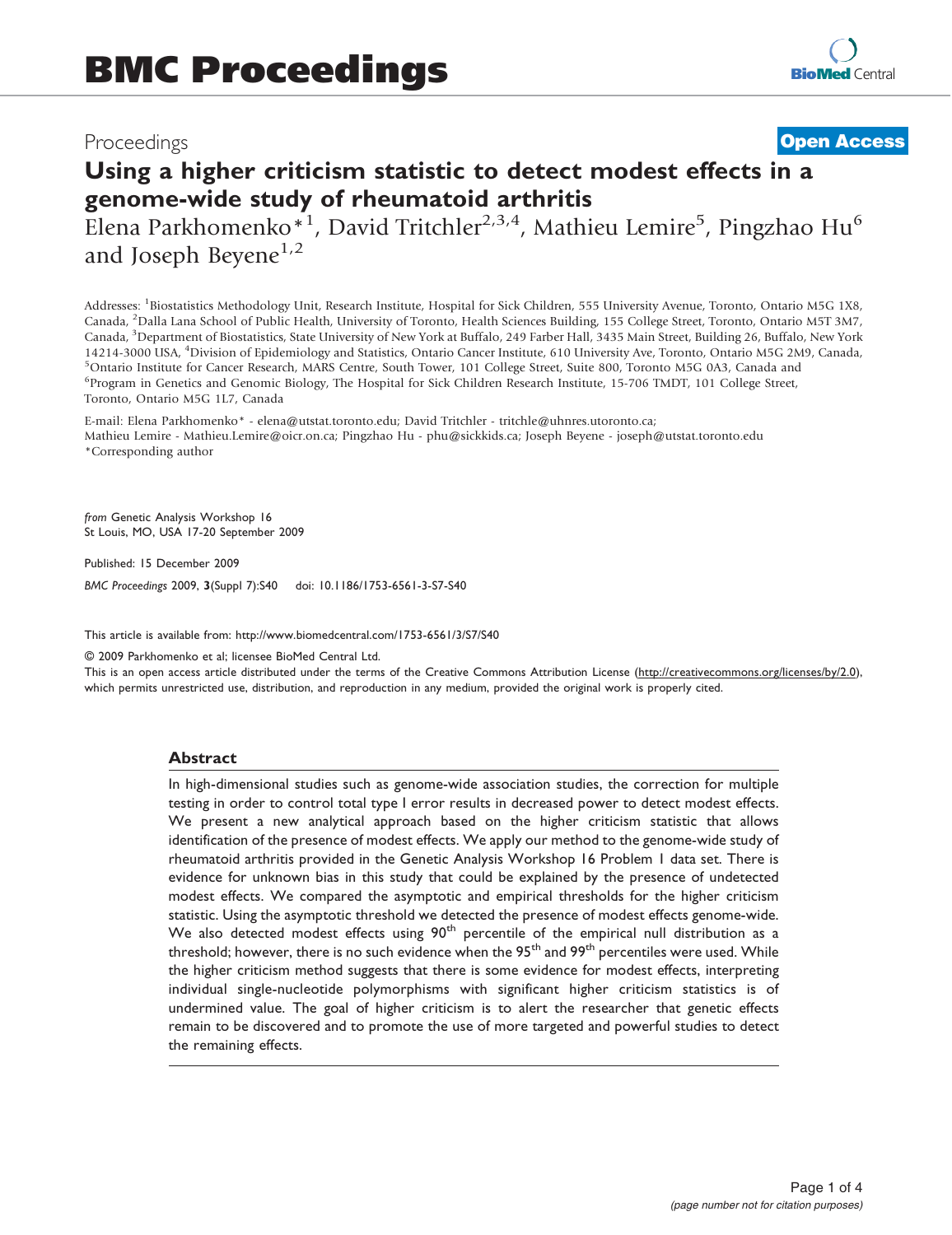## **Background**

Multiple genetic association studies of rheumatoid arthritis (RA) have reported inconsistent results [[1](#page-3-0)]. It is hypothesized that these inconsistencies may be explained by inability to detect modest effects due to insufficient sample size [[1\]](#page-3-0). In the case of highdimensional studies such as genome-wide association studies, the correction for multiple testing in order to control total type I error results in decreased power to detect moderate effects. In a genome-wide study of RA conducted by [\[2\]](#page-3-0), the authors report that after accounting for known significant single-nucleotide polymorphisms (SNPs) and possible population stratification, there is an inflation in the tail of the distribution of  $p$ -values that could indicate unknown bias in the study. Another explanation of this deviation from the expected distribution could be the presence of undetected, and therefore unexplained, modest effects. It has been reported that even for a larger data set that contains the provided data as a subset, the power to detect a disease-associated allele with population frequency of 0.2 and an odds ratio of 1.3 is only 13%, while for an odds ratio of 1.5 the power is 90% [\[2\]](#page-3-0). Thus, there is a limited ability to detect modest effects even with a larger sample size. We present a new approach that allows the determination of whether modest effects are present. Our technique is based on the higher criticism (HC) statistic of Donoho and Jin [[3\]](#page-3-0).

#### Materials and methods Data

The data consist of 545,080 SNPs genotyped for 868 cases from the North American Rheumatoid Arthritis Consortium (NARAC) and 1194 controls. This is a subset of the Stage 1 data previously analyzed by Plenge et al. [[2](#page-3-0)], after removing duplicated and contaminated samples. A detailed description of the complete data set and collection procedures can be found in Plenge et al. [[2](#page-3-0)]. The data were offered as part of the Genetic Analysis Workshop 16.

We performed quality-control filtering of SNPs following the procedures in Plenge et al. [[2\]](#page-3-0). We removed SNPs with more than 5% missingness, minor allele frequencies below 0.01, and based on Hardy-Weinberg equilibrium ( $p < 10^{-5}$ ). Because no information on the ancestry was provided, we assume that all related subjects and subjects with non-Europian ancestry were removed [[2](#page-3-0)].

#### Statistical Analysis

We applied the refined version of the HC statistic of Donoho and Jin [[3](#page-3-0)] to test whether all remaining SNPs come from the null distribution and are not associated with RA versus an alternative hypothesis that there is a

small number of moderate effects. The HC test can be treated as a test of mixing proportion in a mixture distribution with two components [[3](#page-3-0)]: modest effects with probability density function (pdf)  $f_1$  and null effects have pdf  $f_0$ . Then the pdf for the mixture distribution is  $f = \varepsilon f_1 + (1-\varepsilon)f_2$  The HC test for presence of modest effects is equivalent to testing  $H_0$ :  $\varepsilon = 0$ .

The HC test utilizes individual  $p$ -values and is implemented as follows

[[3](#page-3-0),[4](#page-3-0)]. Let  $p_{(1)} \leq p_{(2)} \leq \leq p_{(n)}$  be individual SNP test p-values sorted in ascending order. Also let

$$
HC_{n,i} = \sqrt{n} \frac{\frac{i}{n} - p(i)}{\sqrt{p(i)(1 - p(i))}}.
$$

Then the HC statistic is

$$
HC_n^* = \max_{1 \leq i \leq 0.05n, p_{(i)} \geq \frac{1}{n}} HC_{n,i}
$$

for  $\alpha$  = 0.05 level test. We reject the null hypothesis that there are no significant effects when  $HC_n^* > \sqrt{2 \log \log(n)}.$ 

We obtained a  $p$ -value for each SNP that passed qualitycontrol filtering using the test of genetic association implemented in PLINK [[5](#page-3-0)]. According to Plenge et al. [\[2\]](#page-3-0) there is evidence of population substructure in the given sample, with chi-square statistics inflated by a factor of 1.43. We adopted the approach of Plenge et al. [\[2\]](#page-3-0) based on principal components to account for population stratification. We used the eigenvectors of a covariance matrix between all DNA samples as surrogates for ancestry [\[6\]](#page-3-0). Approximately 120,000 autosomal SNPs with pairwise correlation less than 0.3 were used to calculate the covariance matrix. Following Plenge et al. [[2](#page-3-0)], we did not include SNPs on the short arms of chromosomes 6 and 8 in this calculation. We recomputed the eigenvectors after removing seven outliers identified by inspecting the eigenvectors associated with the top ten eigenvalues. As in Plenge et al. [[2\]](#page-3-0), we chose the top three vectors that were statistically significant predictors of case-control status to correct for population stratification and included them as covariates in a logistic regression model in PLINK. We obtained the inflation factor of all association results, excluding results on the short arm of chromosome 6 ( $\lambda_{GC}$  = 1.035), which is similar to one in Plenge et al. [\[2\]](#page-3-0).

The HC test evaluates evidence of modest effects that could be present in the data in addition to the significant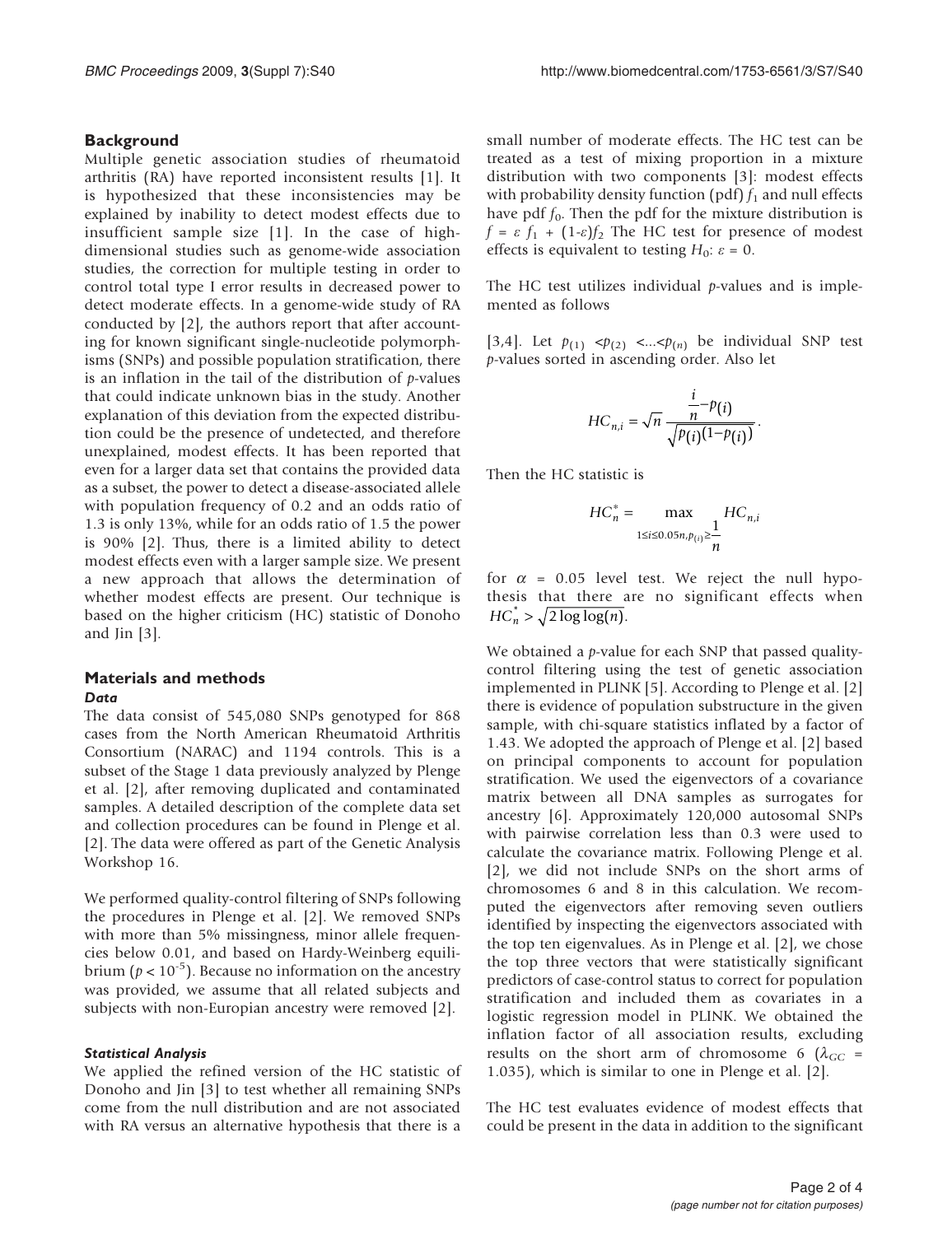<span id="page-2-0"></span>effects already identified. Therefore, we applied the HC test genome-wide after removing known significant effects, which were defined as regions identified in the previous studies as associated with RA on a genome-wide level. Excluded SNPs were from the extended MHC region [\[1\]](#page-3-0) from HIST1H2AA to K1FC1, the TRAF1-C5 region [[2](#page-3-0)] extended to PHF19-C5 because of linkage disequilibrium, and the PTPN22 region [\[1\]](#page-3-0). The basepair positions for excluded regions were identified using hg16 map provided with the data. We recomputed the inflation factor for the remaining SNPs and obtained  $\lambda_{GC}^*$  = 1.030. We obtained *p*-values corresponding to chi-square statistics from the logistic regression model described above; these were also corrected for the residual inflation by dividing by  $\lambda_{GC}^*$ .

We compared the use of the asymptotic threshold for the HC statistic as in Cayon et al. [\[4](#page-3-0)], i.e.,  $HC_n^* > \sqrt{2 \log \log(n)}$ ., to the empirical threshold. One thousand data sets from the null distribution were generated by permuting case/control status while keeping other variables constant. We applied the same logistic model with principal components computed for the original data as covariates and the same excluded SNPs as in the analysis of non-permuted data. We considered three options for the empirical threshold: 90<sup>th</sup>, 95<sup>th</sup>, and 99<sup>th</sup> percentile of  $HC_{null}^*$ .

#### **Results**

#### Genome-wide analysis

There were 488,126 SNPs remaining after quality control filtering and removing regions with previously identified significant effects. Maximum HC was computed for 24,402 SNPs that satisfied  $1 \le i \le 0.05n$ , and  $p_{(i)} \ge 1/n$ conditions and was equal to 3.333 while the genomewide asymptotic threshold was 2.268. Figure 1 shows  $HC_{n,i}$  statistics for the region over which maximum HC was computed. It also shows the asymptotic threshold. These results indicate presence of modest effects on a genome-wide level. Thus, after SNPs with known significant effects have been removed there is still evidence for association with RA that has not been explained. The highest  $p$ -value for which HC exceeds the threshold is 9.19  $\times$  10<sup>-4</sup>, while the maximum of HC<sub>n, i</sub> corresponds to  $p = 7.46 \times 10^{-6}$ . There were 282 HC<sub>n, i</sub> statistics exceeding the asymptotic threshold, indicating modest effects.

#### Empirical threshold

The values of 90<sup>th</sup>, 95<sup>th</sup>, and 99<sup>th</sup> percentiles of  $HC_{null}^*$ are 2.953, 3.591, and 5.259, respectively. Jin [[4\]](#page-3-0) suggested calling the HC statistic significant if it exceeds 99% of generated HC statistics from the null distribution. However, inspection of  $HC_{null}^*$  statistics suggests



Higher criticism statistics  $HC_{n, i}$  for 24,402 SNPs. Horizontal lines from bottom to top: asymptotic threshold, 90% empirical threshold, 95% empirical threshold, 99% empirical threshold.

that this empirical threshold could be driven by a small number of outliers. Therefore, the 90<sup>th</sup> and 95<sup>th</sup> percentiles of  $HC_{null}^*$  could be more appropriate choices. When 90<sup>th</sup> percentile is selected as threshold, seven HC statistics exceed the threshold, indicating the presence of modest effects. The p-values corresponding to these statistics range between  $6.81 \times 10^{-6}$  and  $6.21 \times 10^{-4}$ . There is no evidence of modest effects at the 95<sup>th</sup> and 99<sup>th</sup> percentile levels.

#### **Discussion**

The HC statistic using the asymptotic threshold indicates the presence of modest effects on a genome-wide level. However, this threshold is not a boundary for a significance test, but rather a large-sample analytical result that applies to any data set, and gives the expectation of the HC statistic under the null hypothesis. It gives a crude idea of what values of HC start to be interesting, and displays the effect of the number of tests. Using an asymptotic threshold in this application may not be appropriate due to dependency between the individuals. Asymptotic assumptions discussed elsewhere [[3](#page-3-0),[4](#page-3-0)] are not met in this study. We considered three options for the empirical threshold; for one of which provides evidence of modest effects, but not the other two. Thus, the choice of a percentile of null distribution to be used as a threshold has a direct effect